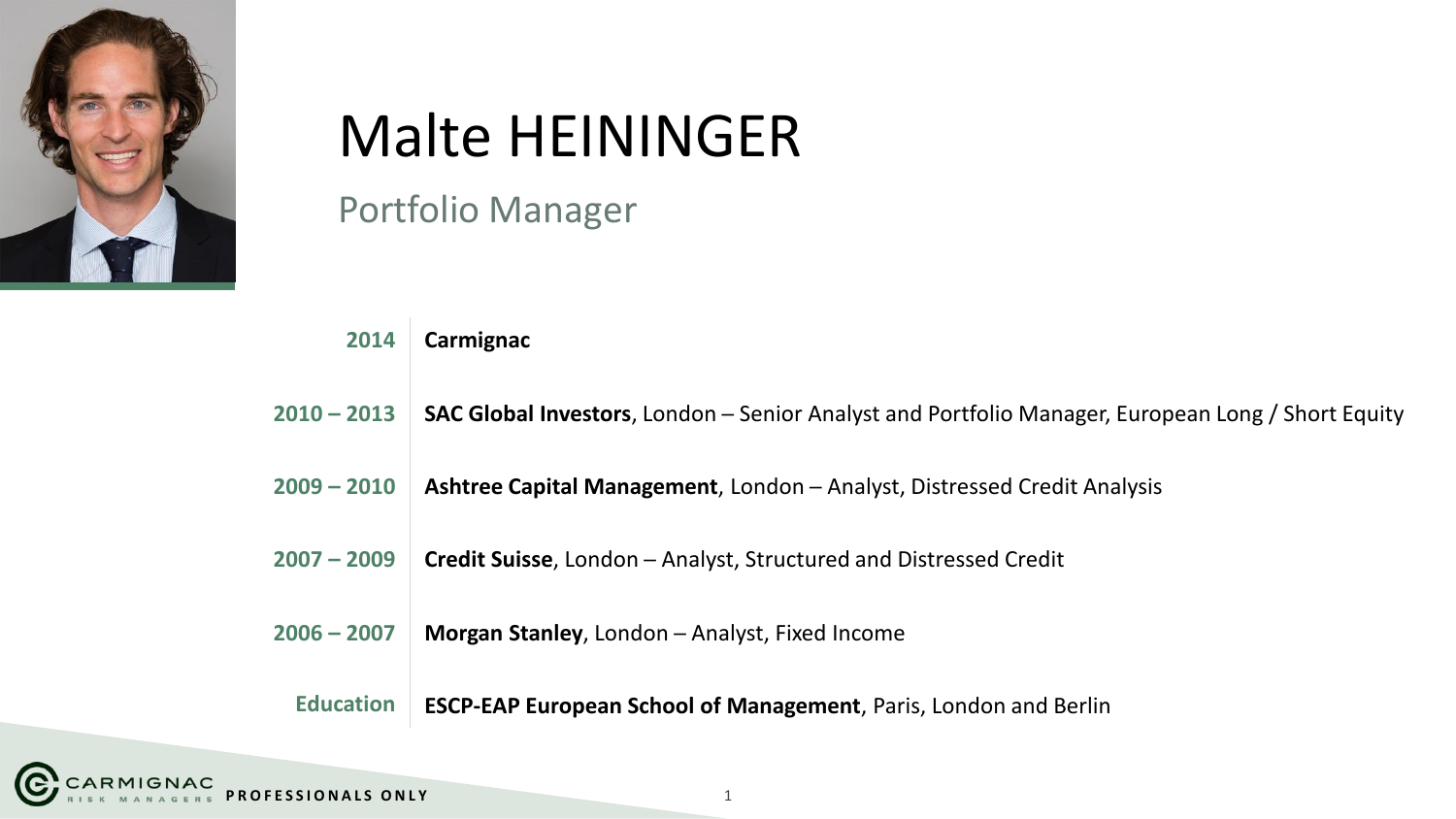### Investmentphilosophie



| <b>LONG SHORT</b>                                              | <b>FUNDAMENTALE</b>                                        | <b>RISIKO</b>                                                |
|----------------------------------------------------------------|------------------------------------------------------------|--------------------------------------------------------------|
| <b>INVESTIEREN</b>                                             | <b>BOTTOM-UP SELEKTION</b>                                 | <b>MANAGEMENT</b>                                            |
| $\checkmark$ Investieren mit unterschiedlichem                 | ✓ Geschäftsmodell getriebenes                              | $\checkmark$ Dynamisches und flexibles Markt-                |
| Zeithorizont um Alpha zu generieren                            | Research und bottom-up Selektion                           | <b>Exposure</b>                                              |
| $\checkmark$ Fokus auf Kern nicht-<br>makrogetriebene Sektoren | $\checkmark$ Fundamentales Stock Picking ist<br>unsere DNA | $\checkmark$ Absicherungsstrategien                          |
| $\checkmark$ Ansatz auf Basis von starken<br>Überzeugungen     |                                                            | $\checkmark$ Diszipliniertes Anpassen von<br>Positionsgrößen |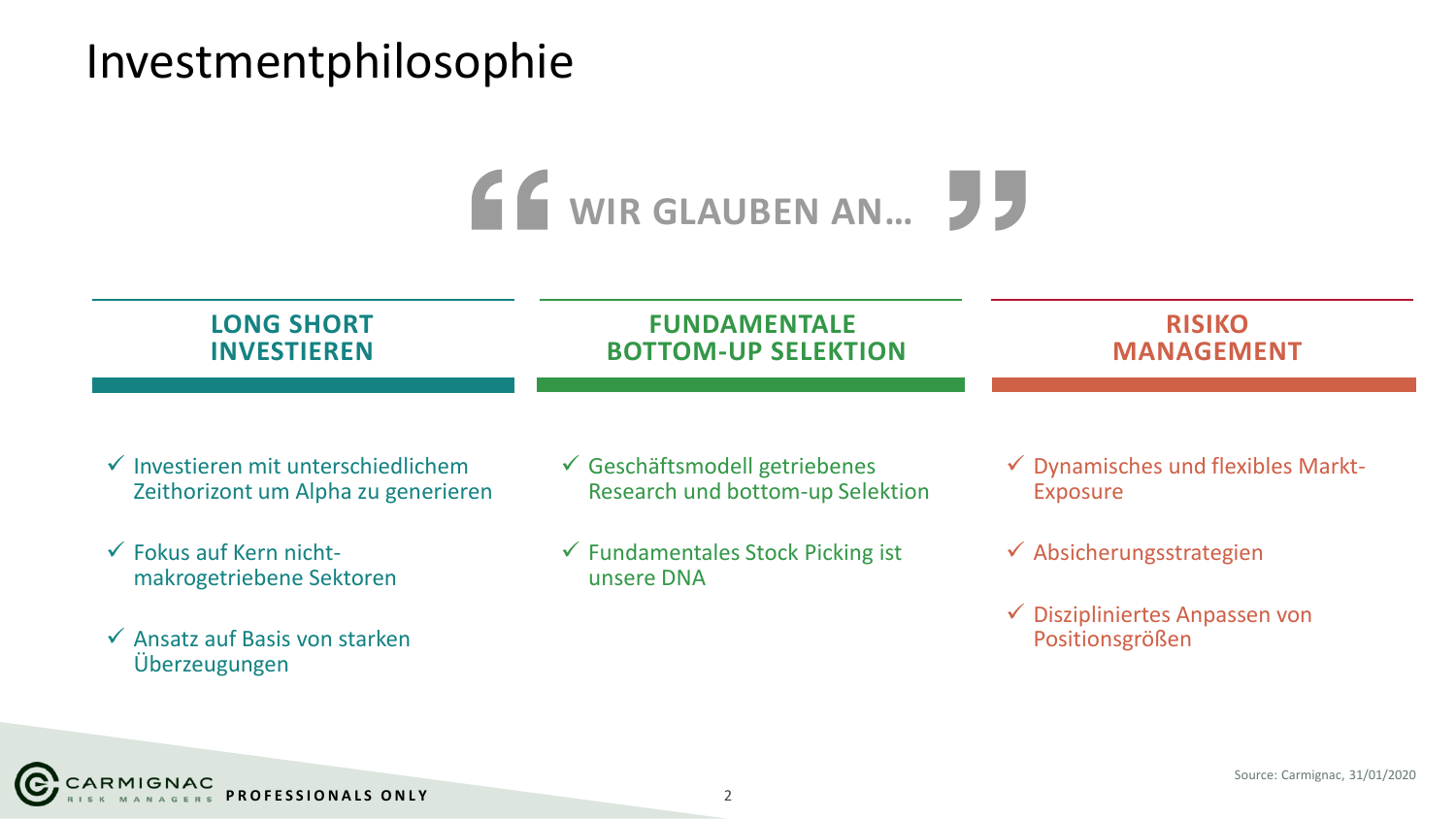### Definition unseres Investmentuniversums

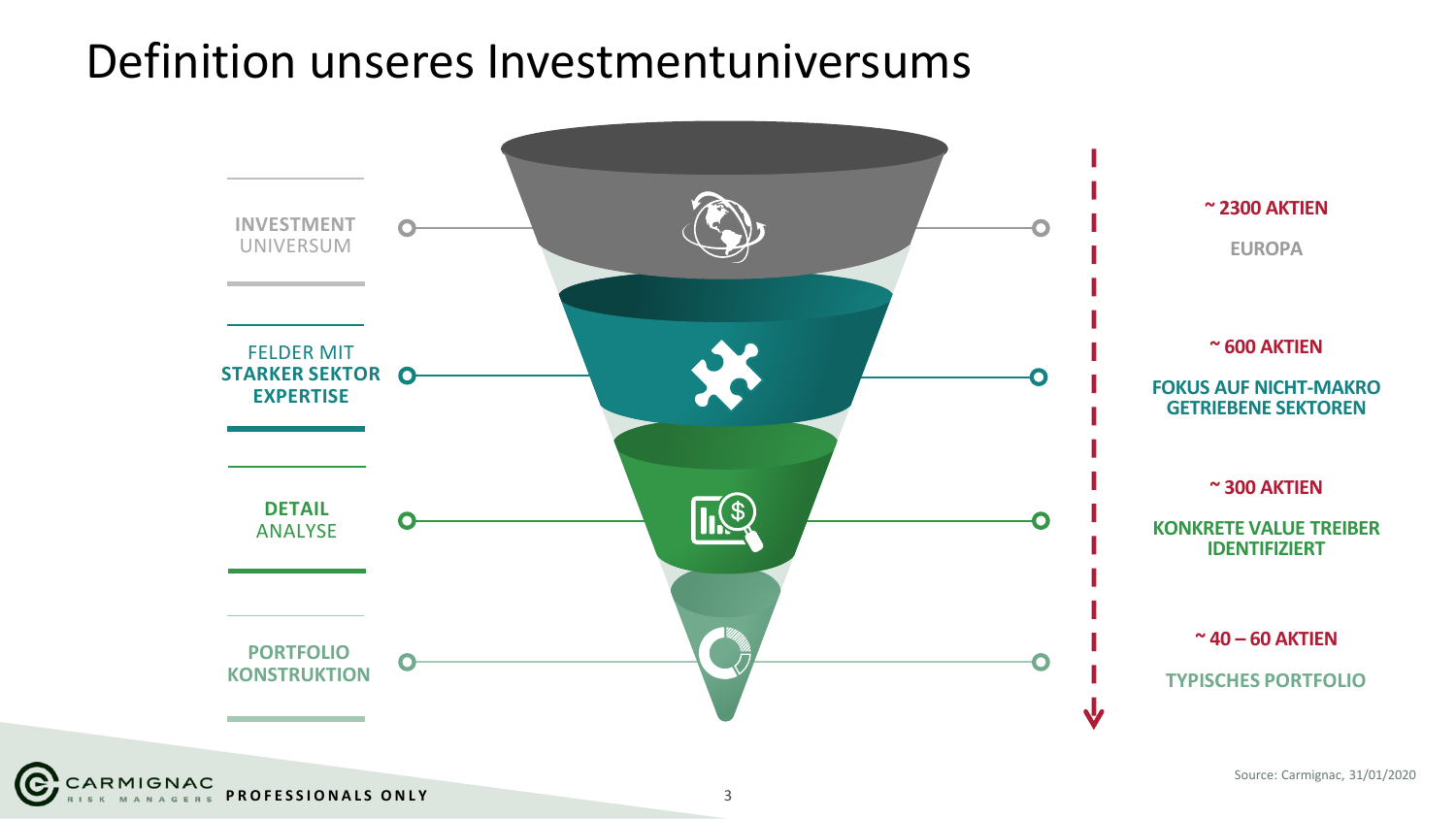### Tiefgehende fundamentale Analyse

CARMIGNAC



**PROFESSIONALS ONLY** 4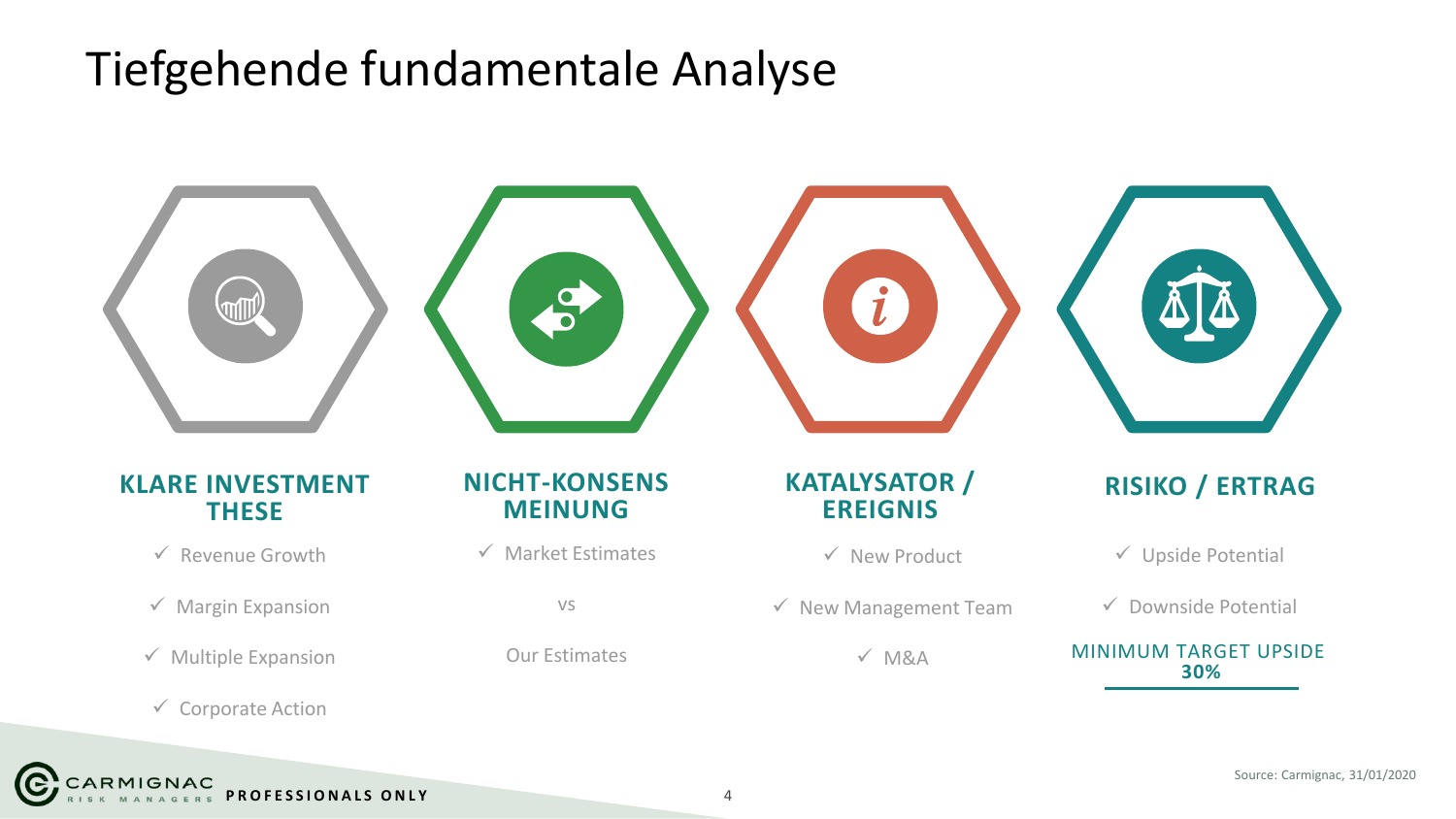## Alcon – Beispiel für Long-Position



ARMIGNAC

- Augenpflege Weltmarktführer mit 30% Marktanteil in über 140 Ländern weltweit
- Marktführer in einem attraktiven, gefestigten Markt mit strukturellem Wachstum
	- Demographie: Global wachsend und alternde Bevölkerung
	- Laut der Weltgesundheitsorganisation sind 80% der Sehbehinderungen vermeidbar oder heilbar
- ► Eine Turnaround Story
	- Alcon strebt an, die Margen von 16,9% im Jahr 2018 auf die niedrigen bis mittleren 20er Jahre bis 2023 durch operative Hebelwirkung, Produktmix und Innovation zu steigern

### **MANAGEMENT UNSERER POSITION**

- ► Long Position nach dem IPO
- Etwas Gewinnmitnahmen am 7.September 2019-> **58% Ertrag**
- Erhöhung der Positionierung im Dez 2019
- Eine unserer aktuell größten long Überzeugungen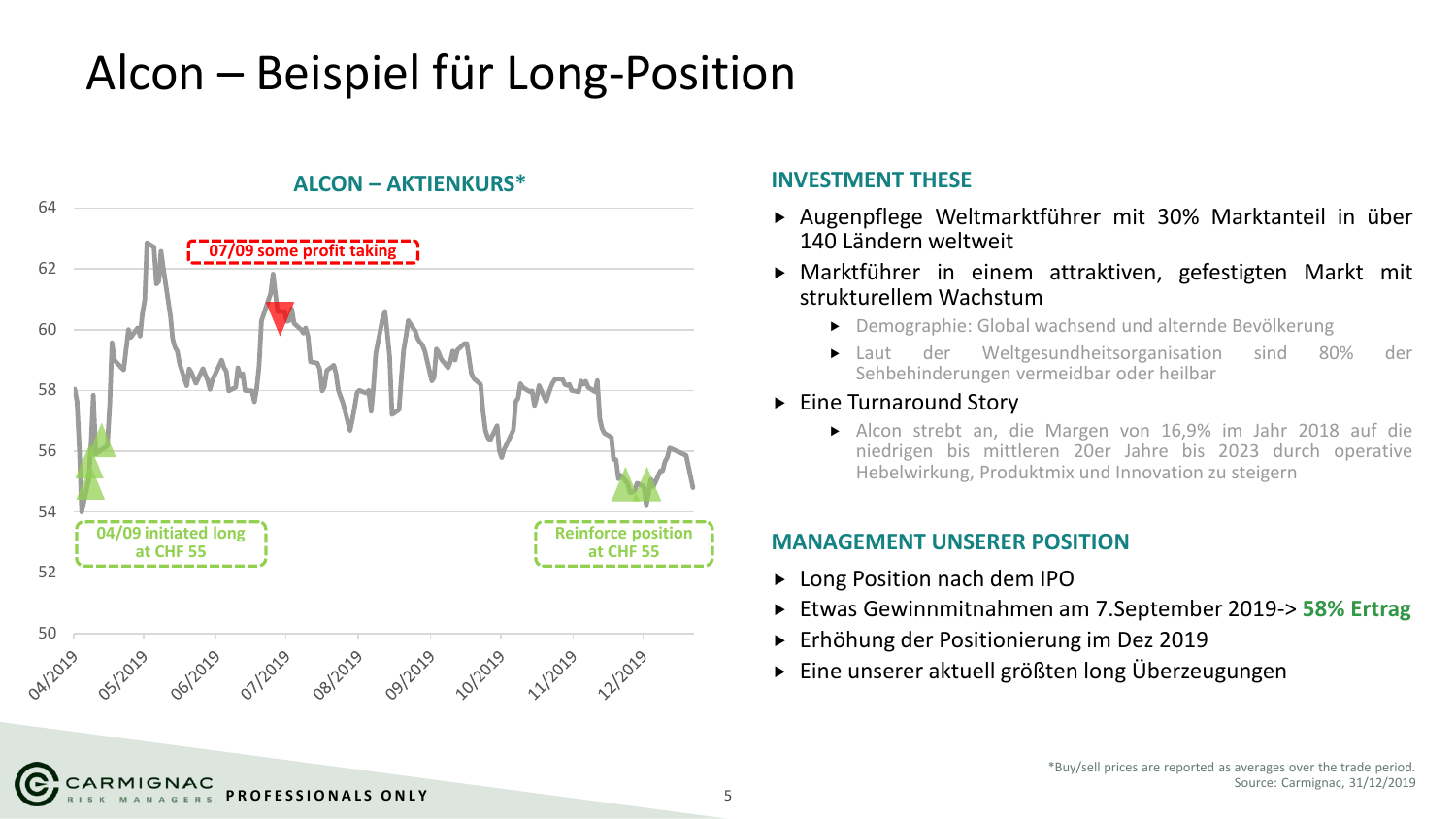## Steinhoff – Beispiel für Short Position



### **INVESTMENT THESE FÜRS SHORTEN**

- Katalysator: Wirtschaftsprüfer weigern sich Steinhoff´s Finanzzahlen zu unterschreiben
- Überfluss an roten Fahnen in den letzten Jahren:
	- Der Nachweis überbuchter Gewinne als Unternehmen erkannte keine Minderheitsanteile am europäischen Geschäft an
	- Laufender Streit mit einem 50% JV-Partner gegen 100% Anerkennung der Partnerschaftsgewinne in den Konten
	- Unerklärte Transaktionen mit verbundenen Parteien mit wenig kommerzieller Substanz
- Hoher Leverage welcher dem Unternehmen keine Bewertungsunterstützung bot

### **MANAGEMENT UNSERER POSITION**

- ▶ Short Position aufgebaut nach den News
- Glattstellung der Position 48 Stunden danach -> **66% Ertrag**
- Erneutes shorten im Jan'18 da der Wert aus unserer Sicht 0 war
- Teil-Glattstellung im März/April 2018 -> **73% Ertrag**
- ▶ Performancebeitrag für den Fonds +1.84%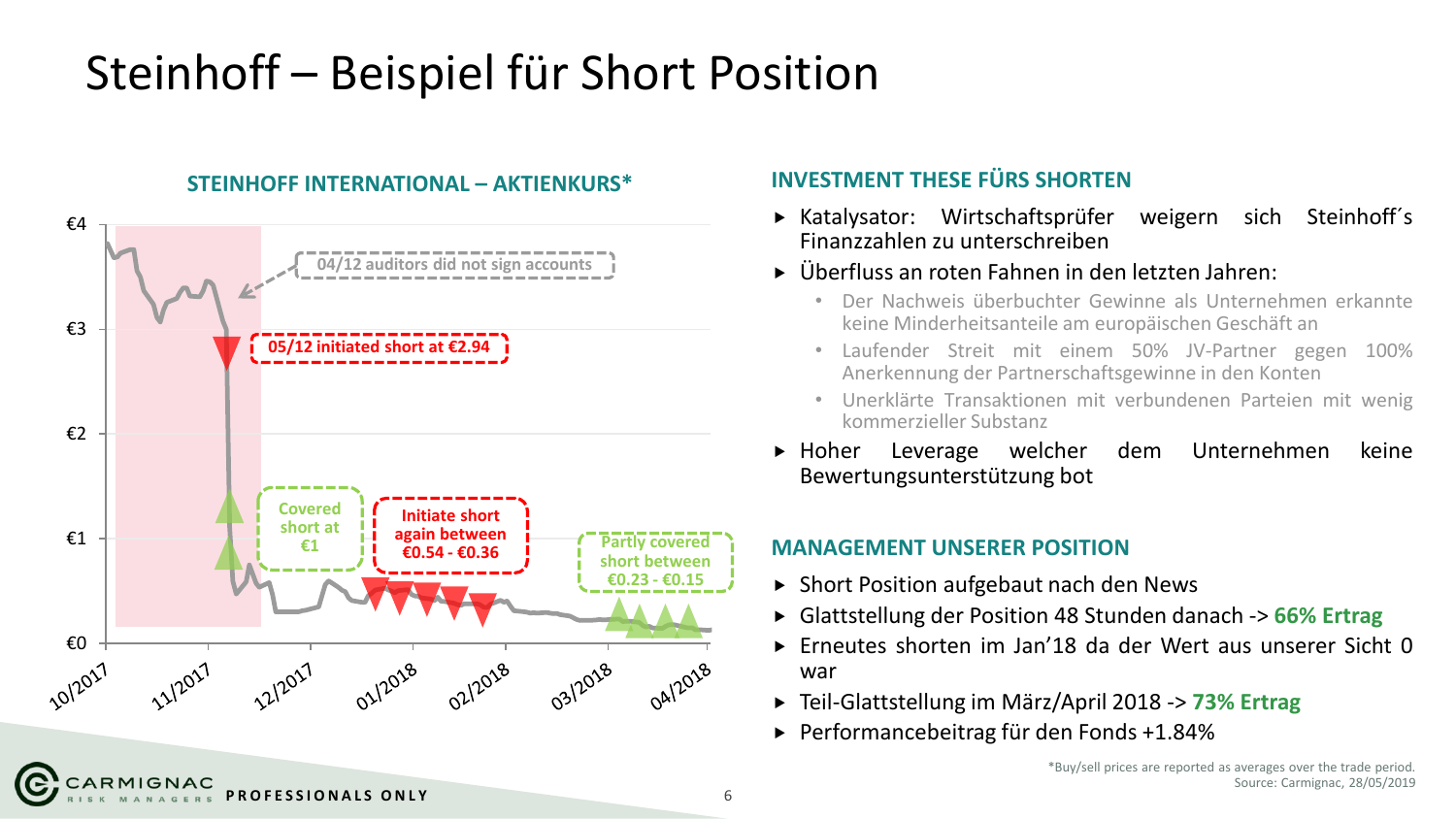## Zusammenfassung





**F EUR Acc Share Class**



**Malte Heininger** Portfolio Manager 14 Jahre Erfahrung



**ALPHA**



**FLEXIBILITÄT**

**RESISTENZ**

- Nicht benchmarkorientierte **Europa fokusierte Strategie über sämtliche Marktkapitalisierungen**
	- **Fähigkeit netto long oder netto short zu sein** [-20% ; +50%]
- An Aufwärtsphasen partizipieren und Abwärtsphasen abmildern
- **Diszipliniertes Anpassen der Gewichtungen**



Die Wertentwicklung der Vergangenheit ist keine Garantie für die zukünftige Wertentwicklung. Die hier dargestellte Performance des Fonds beinhaltet alle jährlich auf Fondsebene anfallenden Kosten. Um den dargestellten Anlagebetrag von EUR 100 zu erreichen, hätte ein Anleger bei Erhebung eines Ausgabeaufschlags von 4% 104,00 EUR aufwenden müssen. Eventuell beim Anleger anfallende Depotgebühren würden das Anlageergebnis mindern. Morningstar Rating™ : © 2020 Morningstar, Inc. Alle Rechte vorbehalten. Die hierin enthaltenen Informationen: sind für Morningstar und/oder ihre Inhalte-Anbieter urheberrechtlich geschützt; dürfen nicht vervielfältigt oder verbreitet werden; und deren Richtigkeit, Vollständigkeit oder Aktualität wird nicht garantiert. Weder Morningstar noch deren Inhalte-Anbieter sind verantwortlich für etwaige Schäden oder Verluste, die aus der Verwendung dieser Informationen entstehen.





CARMIGNAC **PROFESSIONALS ONLY** 7

- Ein **fundamentaler bottom-up Ansatz**
- **7.05% annualisiertes Alpha** über 3 Jahre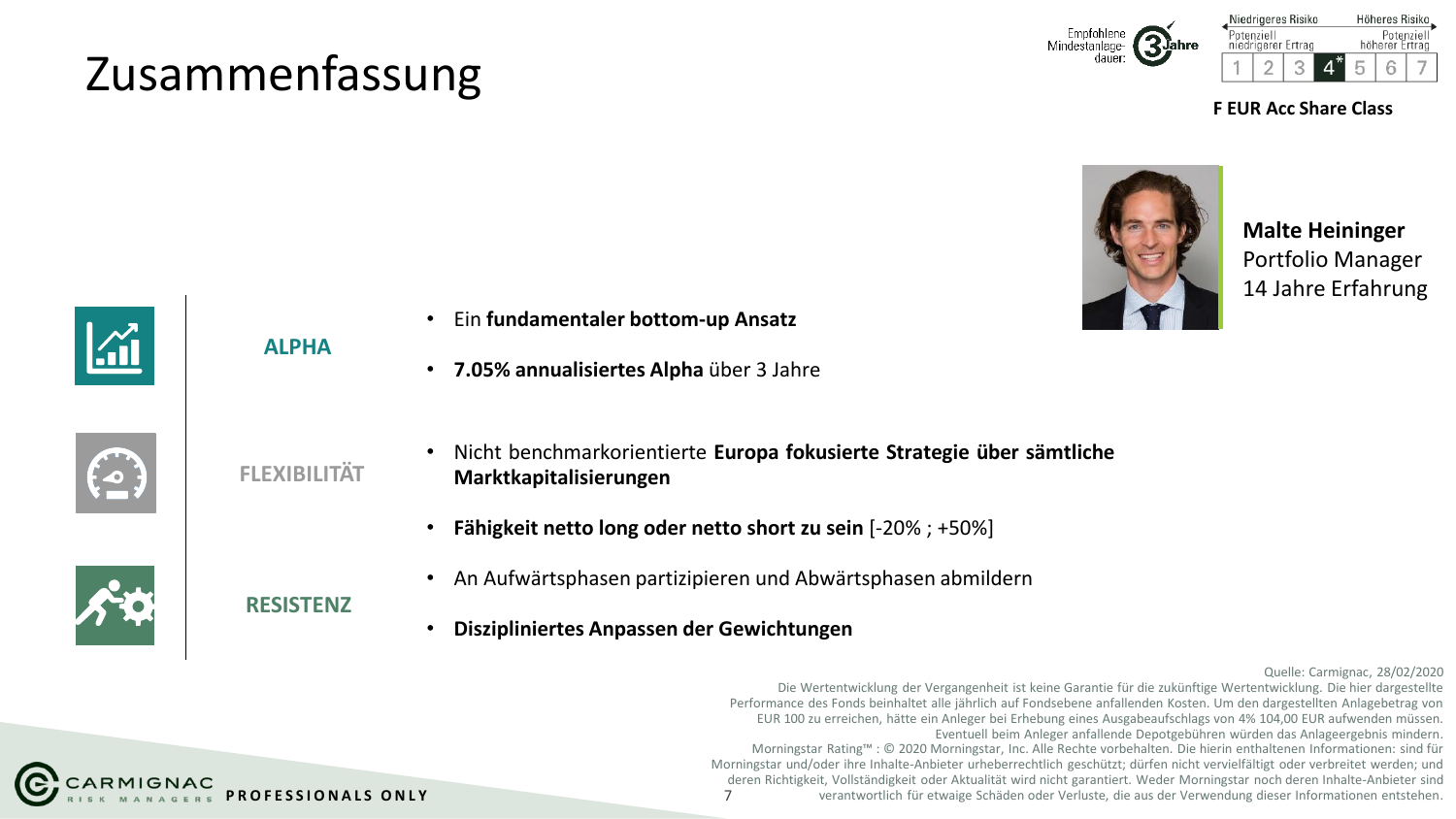### Hauptrisiken des Fonds Carmignac Portfolio Long-Short European Equities



#### **Mit der Long/Short-Strategie verbundenes Risiko**

Dieses Risiko ist mit den Kauf- und/oder Verkaufspositionen verbunden, die zur Anpassung des Nettoengagements am Markt eingegangen werden. Der Fonds könnte hohe Verluste erleiden, wenn sich seine Long- und Short-Positionen gleichzeitig negativ entwickeln.

#### **Aktienrisiko**

Änderungen des Preises von Aktien können sich auf die Performance des Fonds auswirken, deren Umfang von externen Faktoren, Handelsvolumen sowie der Marktkapitalisierung abhängt.

#### **Zinsrisiko**

Das Zinsrisiko führt bei einer Veränderung der Zinssätze zu einem Rückgang des Nettoinventarwerts.

#### **Währungsrisiko**

Das Währungsrisiko ist mit dem Engagement in einer Währung verbunden, die nicht die Bewertungswährung des Fonds ist.

### **Der Fonds ist mit einem Kapitalverlustrisiko verbunden.**

Quelle: Carmignac, Stand 06/04/2020 Risiko Skala von KIID (Wesentliche Anlegerinformationen). Das Risiko 1 ist nicht eine risikolose Investition. Dieser Indikator kann sich im Laufe der Zeit verändern. Anteilsklasse F EUR Acc